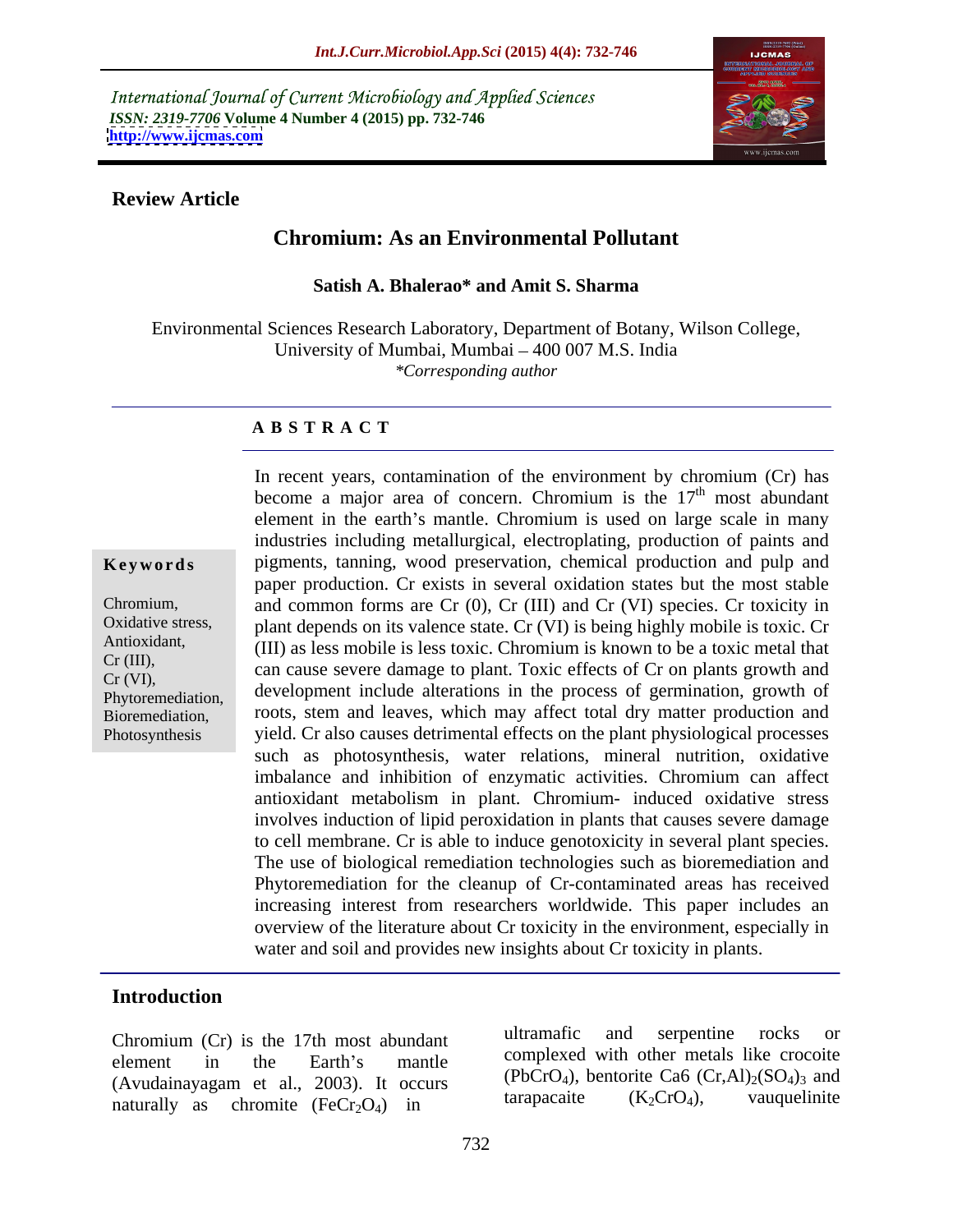(CuPb2CrO4PO4OH), among others (Babula dissolution, and precipitation (Kimbrough et et al., 2008). Cr is widely used in industry as plating, alloying, tanning of animal hides, is a function of the pH of the water. Under inhibition of water corrosion, textile dyes neutral to basic pH, Cr (III) will precipitate and mordants, pigments, ceramic glazes, and conversely under acidic pH it will tend refractory bricks, and pressure-treated to solubilize. The forms of Cr (VI) chromate lumber (Avudainayagam et al, 2003). Due to and dichromate are extremely soluble under this wide anthropogenic use of Cr, the all pH conditions, but they can precipitate consequent environmental contamination increased and has become an increasing concern in the last years (Zayed and Terry, concentration in water are  $8 \mu g L-1$  for Cr 2003). Chromium exists in several oxidation (III) and 1  $\mu$ g L-1 for Cr (VI). In the states, but the most stable and common effluents in the vicinity of Cr industries the forms are Cr  $(0)$ , the trivalent Cr  $(III)$ , and levels of Cr range from 2 to 5 g L-1 the hexavalent  $Cr$  (VI) species.  $Cr(0)$  is the metallic form, produced in industry and is a solid with high fusion point usually used for the manufacturing of steel and other alloys. Cr(VI) in the forms of chromate  $(CrO_4^2)$ ,<br>dichromate  $(CrO_4^2)$ , and CrO3 is dichromate  $(CrO<sub>4</sub><sup>2</sup>)$ , and  $CrO<sub>3</sub>$  is vary considerably according to the natural considered the most toxic forms of composition of rocks and sediments that chromium, as it presents high oxidizing compose them (Kimbrough et al, 1999). The potential, high solubility, and mobility across the membranes in living organisms mainly through anthropogenic deposition, as and in the environment. Cr (III) in the forms for example atmospheric deposition (Rosas of oxides, hydroxides, and sulphates is less et al, 1989), also dumping of chromium toxic as it is relatively insoluble in water, bearing liquids and solid wastes as presents lower mobility, and is mainly chromium byproducts, ferrochromium slag, bound to organic matter in soil and aquatic or chromium plating baths (Kimbrough et al, environments. Moreover, Cr (III) forms tend 1999). Generally, Cr in soil represents a to form hydroxide precipitates with Fe at combination of both Cr (III) and (VI).As in typical ground water pH values. At high aquatic environment, once in the soil or concentrations of oxygen or Mn oxides, Cr (III) can be oxidized to Cr (VI) (Becquer et al., 2003; Peralta et al, 2009).

al, 1999). The aqueous solubility of Cr (III) with divalent cations (Kimbrough et al, 1999). The recommended limits for Cr (Chandra et al, 1997).

# **Chromium in soil**

 $2^{\frac{1}{2}}$ , The concentration of Cr in the soils may **Chromium in the environment** oxidants present in the soil (e.g., dissolved **Chromium in water** (VI) (Fendrof et al, 1992); however, it seems Chromium may enter the natural waters by residual when compared with  $MnO<sub>2</sub>$ . The weathering of Cr-containing rocks, direct forms of Cr (VI) are on the other hand discharge from industrial operations, reduced by iron, vanadium, sulphydes, and leaching of soils, among others. In the organic materials (Cary, 1982). However, aquatic environment Cr may suffer when the reducing capacity of the soil is reduction, oxidation, sorption, desorption, overcome, Cr (VI) may persist in the soil or levels of chromium in the soil may increase sediment, Cr undergoes a transformations, such as oxidation, reduction, sorption, precipitation, and dissolution (Kimbrough et al, 1999). The oxygen and  $MnO<sub>2</sub>$ ) can oxidize Cr (III) to Cr that oxidation of Cr (III) by dissolved  $O_2$  is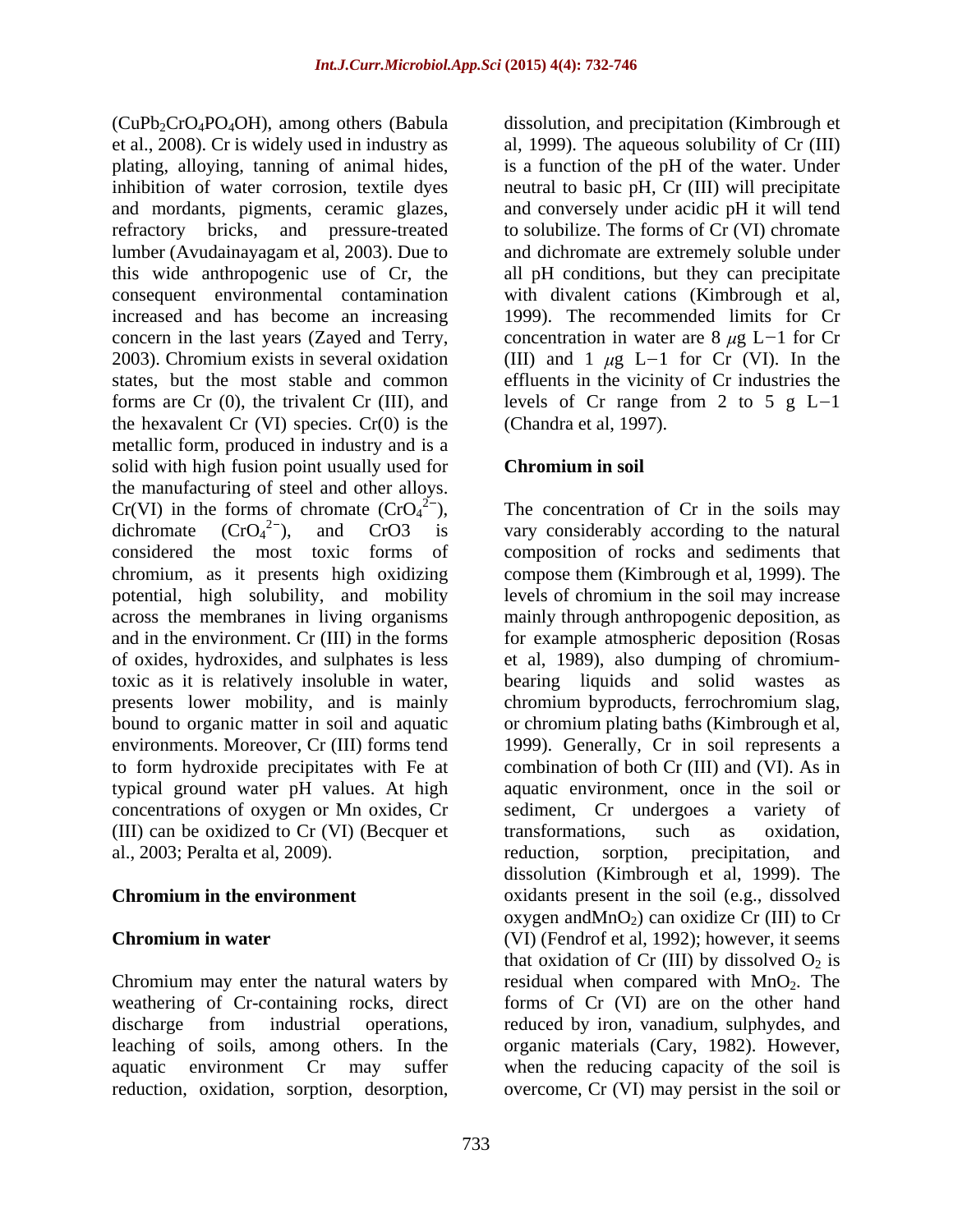compared the toxicity of Cr (VI), Cr (III), properties of  $Cr^{6+}$ . and Cr tannery sludge respecting to Cr oat, and sorghum plants and found that Cr

research focusing on the content of risk elements in farm land throughout the Czech Republic in 1991–1994 have been published **Chromium as an environment** by (Mazanec 1996). Although chromium (relative atomic mass 51.996 g) may

**Divalent chromium**  $(Cr^{2+})$  is a strong reductant; the form is readily oxidised when tanning and, until recently, wood explains why divalent Cr is not available in

**Hexavalent chromium**  $(Cr^{6+})$  is the second chromate  $(CrO_4^2)$  or dichromate  $(Cr_2O_7^2)$ <br>with a strong oxidative capacity. This form reacting with protein components and

sediment for years, especially if the soils are nucleic acids inside the cell while being sandy or present low levels of organic deoxygenated to  $Cr^{3+}$ . The reaction with matter. (L´ opez-Luna et al., 2009) genetic matter provides for the carcinogenic . The reaction with properties of  $\widehat{Cr}^{6+}$ . .

mobility in the soil and toxicity in wheat, **Trivalent chromium**  $(Cr^{3+})$  is the most (VI) was more mobile in soil and caused living organisms. It does not have the higher toxicity on those plant seedlings, capacity to cross cell membranes easily while tannery sludge was the least toxic (L<sup>'</sup> (Mertz, 1992) and has a low reactivity, opez-Luna et al., 2009). which is the most significant biological **Chemical properties of chromium** Cr forms a number of coordination Chromium is the 21st most abundant basic form. Some forms of  $Cr^{3+}$  (e.g.  $Cr_2O_3$ ) mineral in the crust of the earth; the average are, thanks to their low reactivity and Cr concentration in US soils is around 40 absorption from the gastrointestinal system, mg/kg (Barnhart, 1997). The results of used as markers in the study of digestion stable oxidation state in which Cr is found in feature distinguishing it from  $Cr^{6+}$ . Trivalent . Trivalent Cr forms a number of coordination complexes, hexadentate ligands being the processes (Furnival et al., 1990a,b).

## **Chromium as an environmrnt contaminant**

theoretically occur in all oxidation states Cr and its compounds have multifarious from 2 to +6, it is most often found in 0, industrial uses. They are extensively +2, +3 and +6. Elemental chromium (0) is employed in leather processing and finishing not naturally present in the earth crust and is (Nriagu, 1988), in the production of biologically inert. Almost all naturally found refractory steel, drilling muds, electroplating Cr is trivalent while hexavalent Cr is mostly cleaning agents, catalytic manufacture and of industrial origin. Most Cr compounds are in the production of chromic acid and halides, oxides or sulphides. specialty chemicals. Hexavalent chromium in contact with air, producing  $Cr^{3+}$ . This preservation. These anthropogenic activities biological systems. that Cr shows in the environment and have most stable form and a strong oxidising of Cr in the environment has been published agent, especially in acidic media. by Kimbrough et al. (1999), Kotas and Hexavalent chromium is bound to oxygen as Stasicka (2000). The leather industry is the <sup>2</sup>) or dichromate  $(\text{Cr}_2\text{O}_7{}^2)$  major cause for the high influx of Cr to the with a strong oxidative capacity. This form biosphere, accounting for 40% of the total of Cr crosses biological membranes easily, industrial use (Barnhart, 1997). In India, compounds are used in industry for metal plating, cooling tower water treatment, hide tanning and, until recently, wood have led to the widespread contamination increased its bioavailability and biomobility. A detailed review on the critical assessment biosphere, accounting for 40% of the total about 2000–32,000 tons of elemental Cr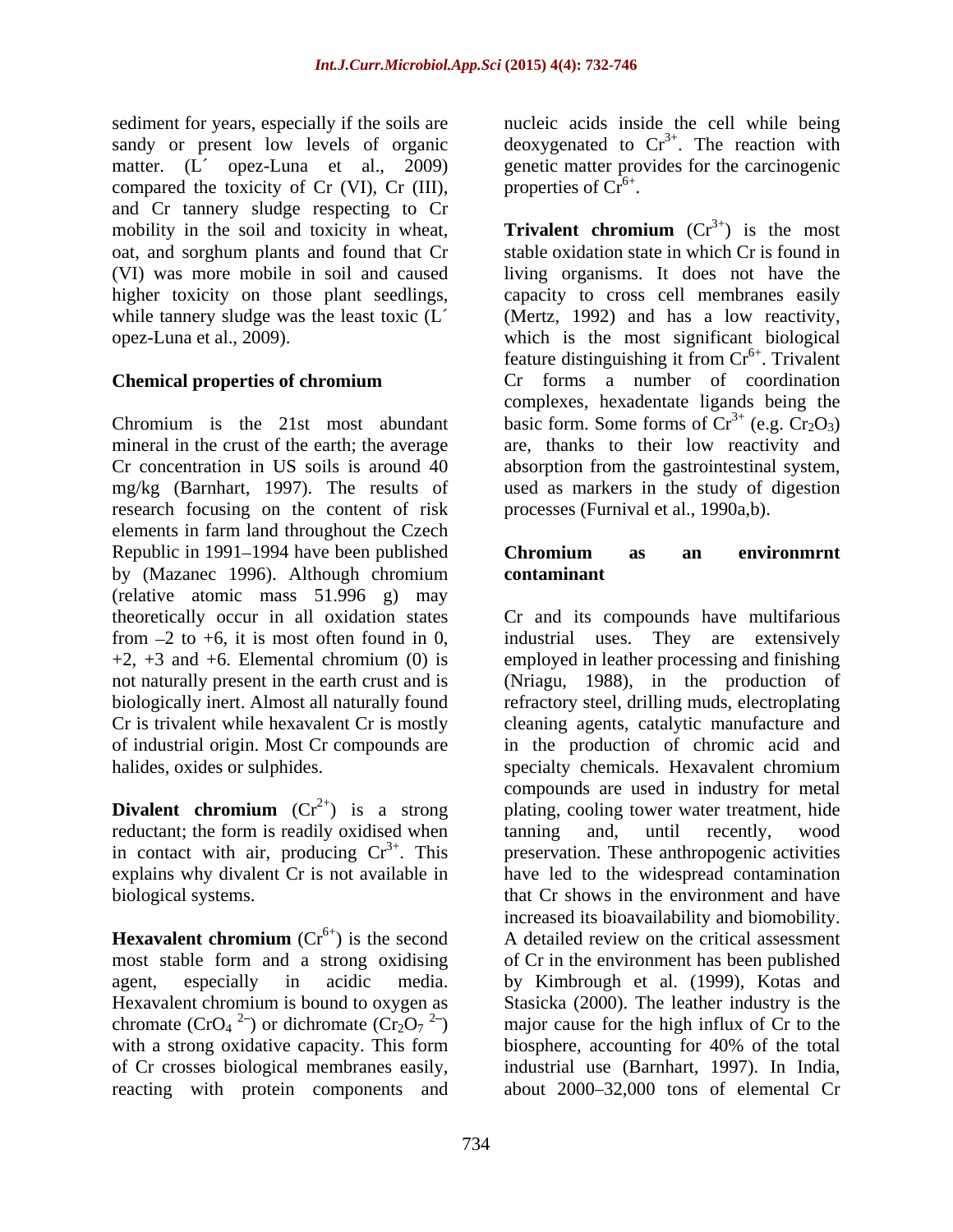tanning industries. Even if the recommended limit for Cr concentration in water are set differently for Cr(III) (8 Ag L 1) and Cr(VI) **Chromium accumulation and**  $(1 \text{ Ag } L_1)$ , it ranges from 2 to 5 g/L in the **translocation** effluents of these industries (Chandra et al., been found in the vicinity of chrome

The pathway of Cr uptake in plants is not yet clearly elucidated. However, being a dependent on Cr speciation. Plant uptake of Cr (III) is a passive process, that is, no energy expenditure is required by the plant be an active mechanism performed by 0.1% Cr, while roots accumulated 98%. carriers for the uptake of essential elements Furthermore, Liu and coworkers (Liu et al., such as sulphate (Kim et al., 2006; 2008) studied hydroponically grown A. with Fe, S, and P for carrier binding which tends to form stable complexes in the  $500 \mu M$  of Cr(VI) showed that roots soil (L´ opez-Luna et al., 2009). There are conflicting results concerning the uptake and Spinach (Spinacia oleracea L. cv. defend that Cr (VI) is reduced to Cr (III) on 5.0 mgmL $^{-1}$  in nutrient solution and 5 to normal conditions, concentration of Cr in

annually escapes into the environment from  $\Box$  plants is less than 1  $\mu$ g g<sup>-1</sup> (Mortvedt and  $^1$  (Mortyodt and ( Mortvedt and Giordano., 1976).

### **Chromium accumulation and translocation**

1997). In the United States, 14.6 Ag L\_1 in Cr accumulates mainly in roots and shoots; ground water and 25.9 gd kg\_1 in soil have however roots accumulate the major part, production sites (Zayed and Terry, 2003). to the shoots (Paiva et al., 2009; **Uptake of chromium**  exposed to Cr there was an increase in being usually only a small part translocated Sundaramurthi et al., 2010). In pea plants concentration of Cr in different parts of the plant with the increase of Cr supply.

nonessential element, Cr does not have any Accumulation of Cr in the different parts of specific mechanism for its uptake and is also the plant was in the following order roots > (Zayed and Terry, 2003; (Skeffington et al., and Allaway (Huffman and Allaway., 1973) 1976). The uptake of Cr (VI) is thought to found that bean seeds accumulated about Cervantes et al., 2001. Cr also competes *viridis* L. under different concentrations of (Shanker et al., 2005). Cr (VI) has higher primarily in roots (Liu et al., 2008). Another solubility and thus bioavailability is more study performed by Vernay et al., (2007) in toxic at lower concentrations than Cr (III), *Lolium perenne* grown in the presence of translocation of Cr (VI). While some authors "Banarasi") grown in the presence of Cr(VI) the root surface ( Ramchandran et al., 2001); roots than in leaves and stem showed the Zayed et al., 1998), others suggest that least accumulation (Gopal et al.,2009). dissolved Cr (VI) is taken up by plants Also, in celery seedlings grown in the without reduction (Mishra et al., 1995). presence of C(III) most Cr was accumulated Thus, Cr toxicity is dependent on metal in roots (Scoccianti et al., 2006). These speciation, which is determinant for its results may conclude that Cr is mainly uptake, translocation and accumulation. Cr accumulated in roots, followed by stems and is toxic for agronomic plants at about 0.5 to leaves; however only small amounts of Cr <sup>1</sup> in nutrient solution and 5 to are translocated to leaves. This pattern 100 mg  $g^{-1}$  in soil (Hossner, 1996). Under seems independent of the form of Cr tested. in soil (Hossner, 1996). Under seems independent of the form of Cr tested.stem  $>$  leaves  $>$  seed (Tiwari et al., 2009). Corroborating these results are the findings of several works and for instance, Huffman 0.1% Cr, while roots accumulated 98%. Furthermore, Liu and coworkers (Liu et al.,2008) studied hydroponically grown *A.*  Cr(VI) and found that Cr was accumulated 500  $\mu$ M of Cr(VI) showed that roots accumulated 10 times more Cr than leaves. Spinach (*Spinacia oleracea* L. cv. showed more accumulation of Cr in the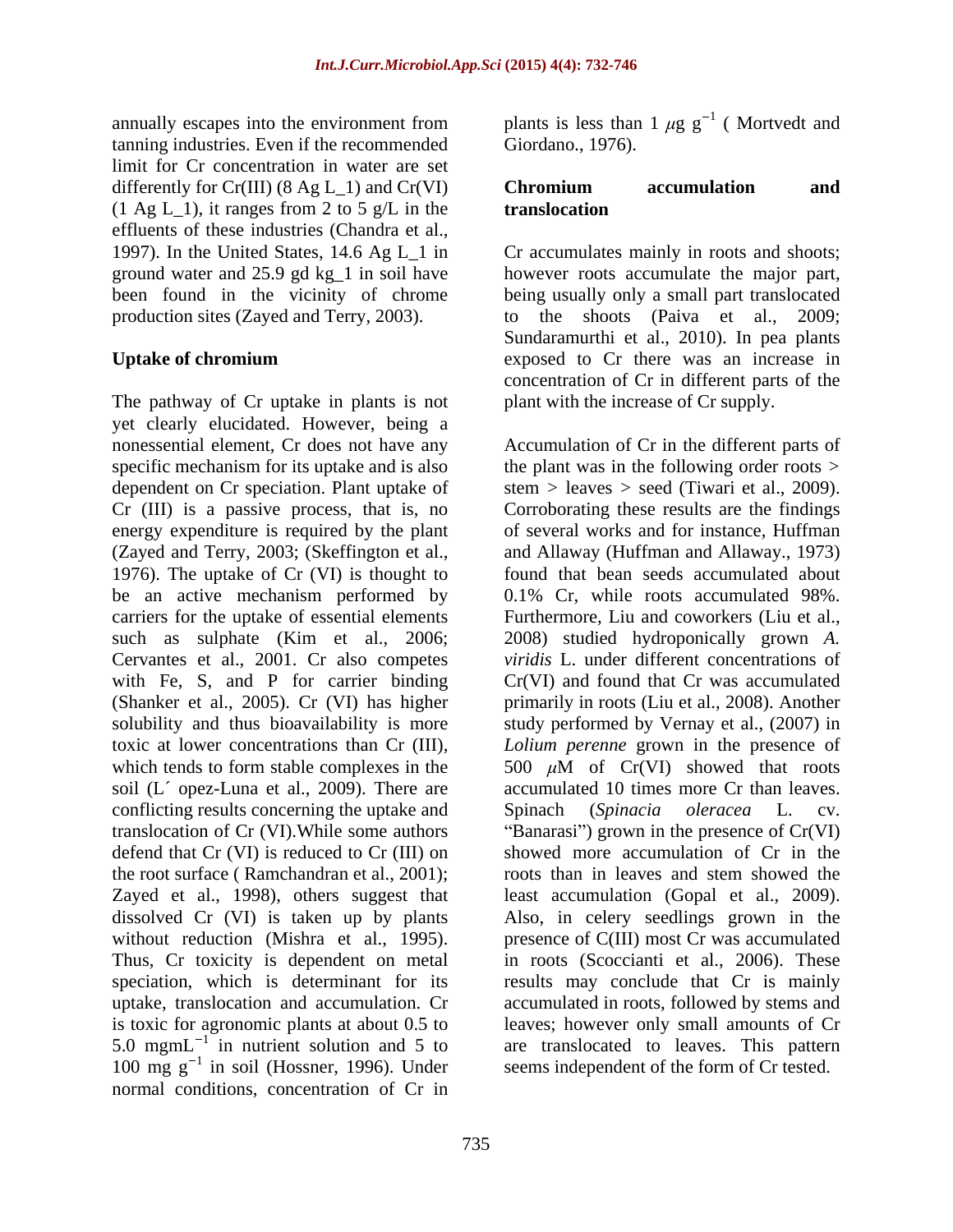### **Chromium toxicity in plants**

and air. Growth is chiefly expressed as a a dose-inhibition effect. Cr(VI) in

Echinochloa colona was reduced to 25% with 200 AMCr (Rout et al., 2000). High of roots hairs. levels (500 ppm) of hexavalent Cr in soil reduced germination up to 48% in the bush **Shoot growth** bean Phaseolus vulgaris (Parr and Taylor, 1982). Peralta et al. (2001) found that 40 Adverse effects of Cr on plant height and ppm of Cr (VI) reduced by 23% the ability shoot growth have been reported (Rout et of seeds of lucerne (Medicago sativa cv. al., 1997). When Cr was added at 2, 10 and Malone) to germinate and grow in the contaminated medium. Reductions of 32 in oats, Anderson et al. (1972) observed 57% in sugarcane bud germination were 11%, 22% and 41% reduction in plant observed with 20 and 80 ppm Cr, height, respectively, over control. Reduction respectively (Jain et al., 2000). The reduced in plant height due to Cr (VI) on Curcumas germination of seeds under Cr stress could sativus. Lactuca sativa and Panicum be a depressive effect of Cr on the activity miliaceum was reported by Joseph et al. of amylases and on the subsequent transport (1995). Barton et al. (2000) observed that of sugars to the embryo axes (Zeid, 2001). Protease activity, on the other hand, lucerne cultures. Sharma and Sharma (1993) increases with the Cr treatment, which could reported that after 32 and 96 days, plant also contribute to the reduction in height reduced significantly in wheat cv. UP germination of Cr-treated seeds (Zeid, 2001). sand with 0.5 AM sodium dichromate. There

### **Root growth**

**Growth and development** Besides germination, also root growth is Plant growth and development are essential and coworkers (Peralta et al., 2001) showed processes of life and propagation of the  $\qquad$  that 5 mg L-1 of Cr(VI) increased root species. They are continuous and mainly growth comparatively to the control, and at depend on external resources present in soil  $\qquad$  higher doses (20 and 40 mg L-1) there was function of genotype and environment, concentrations up to 200 mg  $L-1$  decreased which consists of external growth factors growth of paddy (*Oriza sativa* L.) and internal growth factors. Presence of Cr (Sundaramurthi et al., 2010). Sensitive in the external environment leads to changes mungbean cultivars also showed decreased in the growth and development pattern of root growth when exposed to Cr(VI) (Rout the plant. et al., 1997). Samantary (Samantary, 2002) Germination **Germination Exercise EXECU** mungbean exposed to Cr(VI) concentrations Since seed germination is the first concentrations, sensitive cultivars showed physiological processaffected by Cr, the root elongation similar to the control. Also, ability of a seed to germinate in a medium development of lateral roots and root containing Cr would be indicative of its number was also affected by Cr exposure level of tolerance to this metal (Peralta et al., (Samantary, 2002). Moreover, roots of *Zea*  2001). Seed germination of the weed *mays* L. treated with Cr(VI) were shorter frequently affected by heavy metals. Peralta a dose-inhibition effect. Cr(VI) in found that there was no root elongation in between 96 and 1928  $\mu$ M, but in lower and brownish and presented less less number of roots hairs.

# **Shoot growth**

25 ppm to nutrient solutions in sand cultures sativus, Lactuca sativa and Panicum Cr(III) addition inhibited shoot growth in 2003 in a glasshouse trial when sown in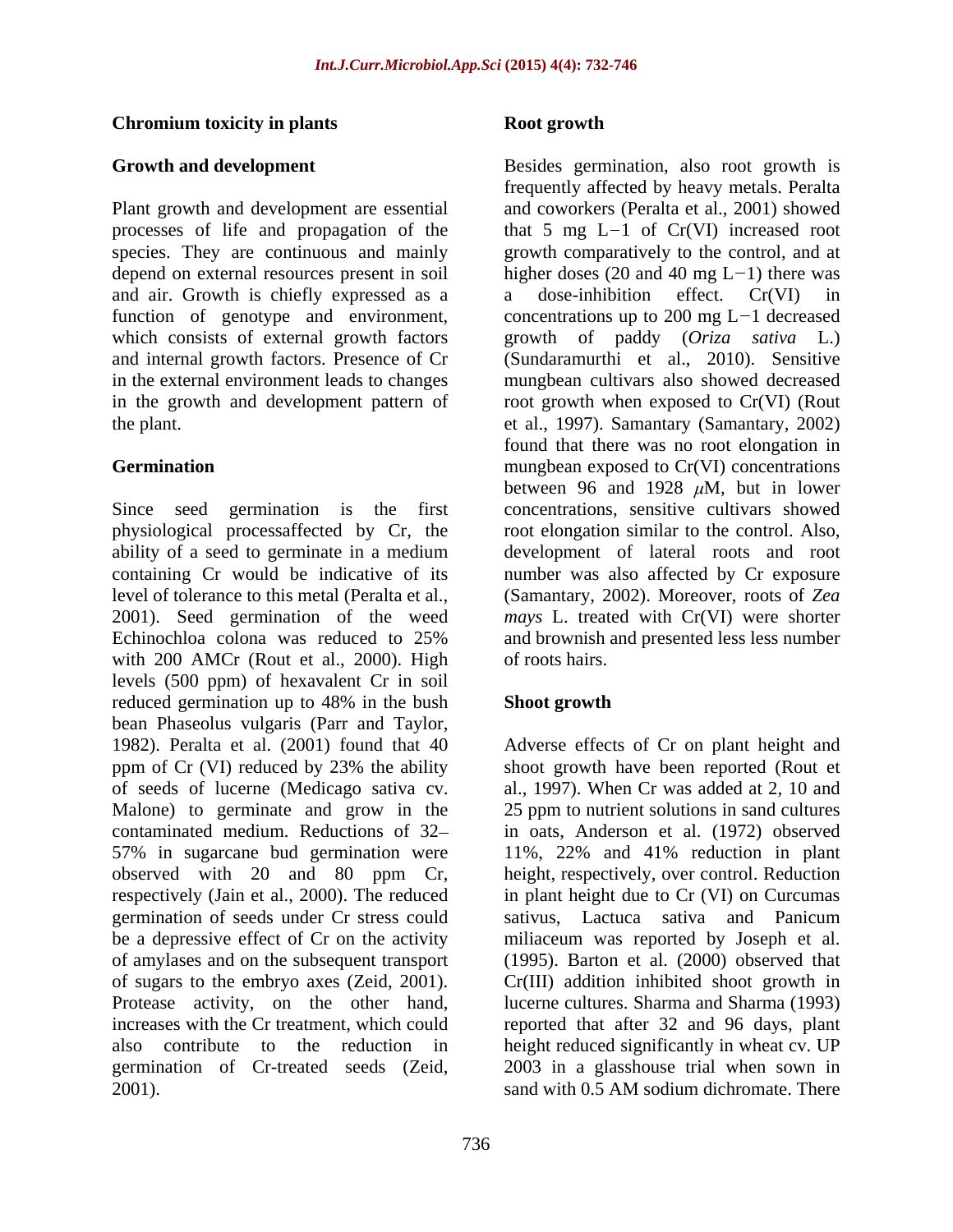was a significant reduction in plant height in Sinapsis alba when Cr was given at the rates 1993). The reduction in plant height might 40 ppm Cr that turned to necrosis at 80 ppm be mainly due to the reduced root growth Cr. In a study with several heavy metals, and consequent lesser nutrients and water Pedreno et al. (1997) found that Cr had a part of the plant can have a direct impact on cellular metabolism of shoots contributing to the reduction in plant height. extractable Cr in P. vulgaris by

# **Leaf growth**

Leaf growth, area development and total leaf seedlings was severely affected by a high authors noted that leaf growth traits might serve as suitable bioindicators of heavy metal pollution and in the selection of

Primary and trifoliate leaves of bush bean in relation to biomass production, it was plants grown in 1–10 Ag cm\_3 Cr showed a found that dry matter production was marked decrease in leaf area; trifoliate severely affected by Cr(VI) concentrations leaves were more affected by Cr than the above 2.5 Ag mL\_1 in nutrient medium primary leaves (Barcelo et al., 1985). Dry leaf yield of bush bean plants was found to decrease up to 45% when 100 ppm of **Yield** Cr(VI) was added to soil (Wallace et al.,

on spinach, Singh (2001) reported that Cr

of 200 or 400 mg kg\_1 soil along with N, P, tips or margin and slowed leaf growth rate. K and S fertilizers (Hanus and Tomas, Jain et al. (2000) observed leaf chlorosis at transport to the above parts of the plant. In the pronounced effect on leaf growth and addition to this, Cr transport to the aerial preferentially affected young leaves in applied at 60 mg kg\_1 and higher levels reduced the leaf size, caused burning of leaf 40 ppm Cr that turned to necrosis at 80 ppm Cr. In <sup>a</sup> study with several heavy metals,Pedreno et al. (1997) found that Cr had <sup>a</sup> tomato plants. Reduction in leaf biomass was correlated with the oxalate acid extractable Cr in P. vulgaris by Poschenrieder et al. (1993).

# **Total dry weight production**

number decisively determine the yield of The first prerequisite for higher yields in crops (Table 3). Leaf number per plant plants is an increase in biomass production reduced by 50% in wheat when 0.5 mM Cr in terms of dry matter. Carbon compounds was added in nutrient solution (Sharma and account for 80–90% of the total dry matter Sharma, 1993). Tripathi et al. (1999) found produced by plants. Higher source size and that leaf area and biomass of Albizia lebbek increased photosynthetic process was found concentration (200 ppm) of Cr(VI). These substances and dry matter production under in terms of dry matter. Carbon compounds to be the basis for the building up of organic heavy-metal stress in general and Cr in particular (Bishnoi et al., 1993a,b).

resistant species. In a study conducted on Vallisneria spiralis to evaluate the Cr accumulation and toxicity (Vajpayee et al., 2001).

# **Yield**

1976). Karunyal et al. (1994) studied the Plant yield is dependent on leaf growth, leaf effect of tannery effluent on leaf area and area, and number. As Cr affects most of the biomass and reported that all the biochemical and physiological process in concentrations tested decreased leaf area and plants, productivity and yield are also leaf dry weight in *Oryza sativa, Acacia* affected. Cr (VI) in irrigation water *holosericea and Leucaena leucocephala.* decreased significantly grain weight and In a study on the effect of Cr(III) and Cr(VI) to  $80\%$  under  $200$  mg L-1 of Cr yield (kg ha-1) of paddy (*Oriza sativa*) up (Sundaramurthi et al., 2010).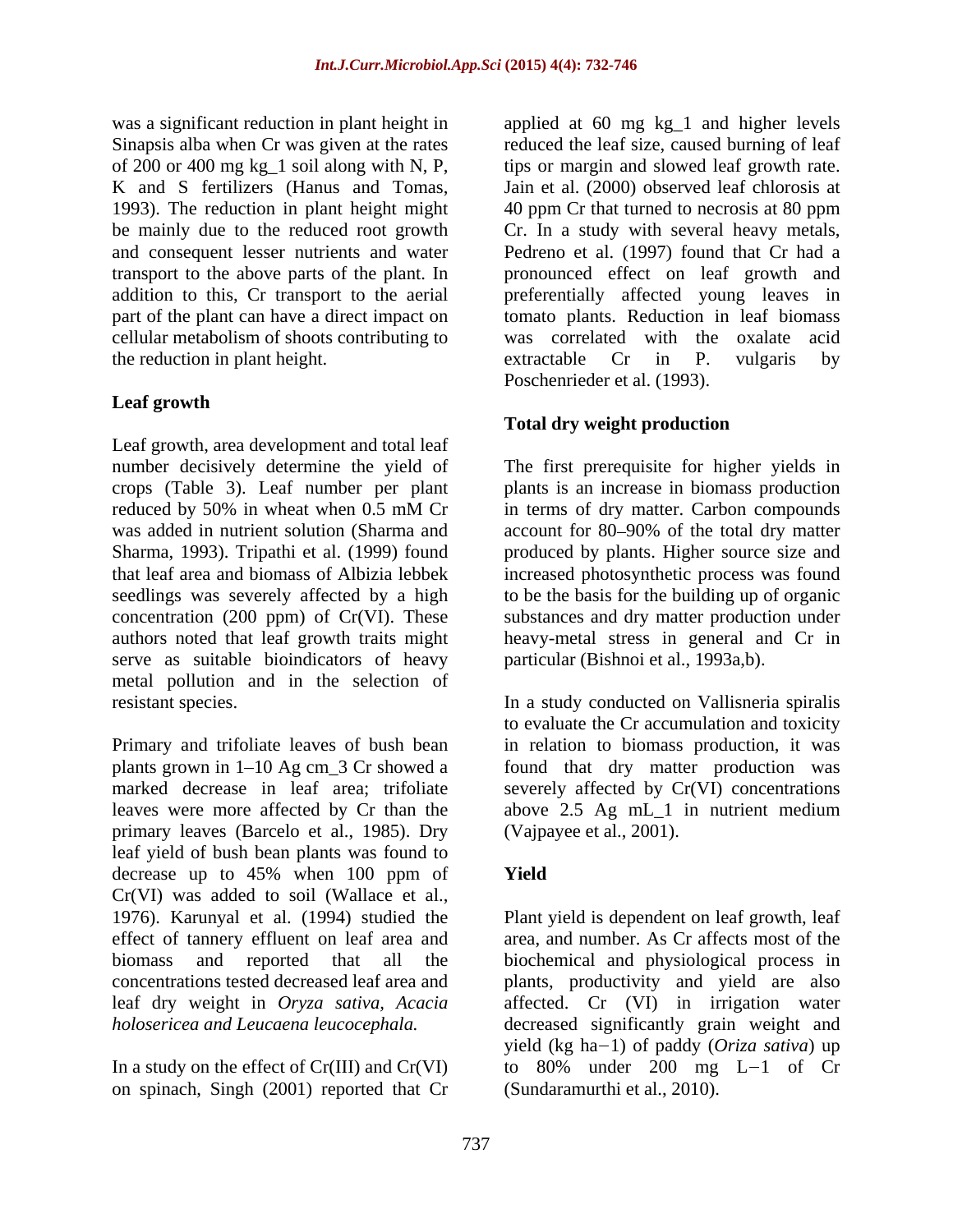Chromium stress is one of the important plasmolysis was observed in epidermal and factors that affect photosynthesis in terms of CO2 fixation, electron transport, Cr (Vazques et al., 1987). Toxic levels of Cr photophosphorylation and enzyme activities in beans were found to decrease tracheary (Clijsters and Van Assche, 1985). In higher plants and trees, the effect of Cr on longitudinal water movement (Vazques et photosynthesis is well documented (Foy et al., 1987). Impaired spatial distribution and al., 1978). However, it is not well reduced root surface of Cr-stressed plants understood to what extent Crinduced can lower the capacity of plants to explore inhibition of photosynthesis is due to disorganization of chloroplasts ultrastructure (Vazques et al., 1987), inhibition of electron stomatal conductance could be due to the transport or the influence of Cr on the high oxidative potential of Cr(VI), which in enzymes of the Calvin cycle. Chromate is turn may be instrumental in damaging the used as a Hill reagent by isolated chloroplast (Desmet et al., 1975). The more pronounced effect of Cr(VI) on PS I than on PS II **Mineral nutrition** activity in isolated chloroplasts has been reported by Bishnoi et al. (1993a,b) in peas. Chromium, due to its structural similarity Nevertheless, in whole plants, both the with some essential elements, can affect photosystems were affected. Zeid (2001) mineral nutrition of plants in a complex observed in peas that Cr at the highest way. Interactions of Cr with uptake and concentration tested (10\_2 M) decreased photosynthesis drastically. Krupa and have received maximum attention by Baszynski (1995) explained some researchers. Cr(III) and Cr(VI) are taken up hypotheses concerning the possible by the plants by different mechanisms mechanisms of heavy-metals toxicity on (Zaccheo et al., 1985). It has been suggested photosynthesis and presented a list of key that both species can interfere with uptake of enzymes of photosynthetic carbon reduction, several other ionically similar elements like which were inhibited in heavy-metal treated Fe and S (Skeffington et al., 1976). Nutrient plants (mainly cereal and legume crops). solution with 9.6 AM Cr(VI) decreased the

Wilting of various crops and plant species due to Cr toxicity has been reported (Turner (1985) observed a decrease in leaf water potential in Cr treated bean plants. Excess micronutrient deficiencies in several Cr decreased the water potential and

**Physiological processes**  transpiration rates and increased diffusive **Photosynthesis** leaves of cauliflower (Chatterjee and resistance and relative water content in Chatterjee, 2000). Decreased turgor and cortical cells of bush bean plants exposed to vessel diameter, thereby reducing the soil surface for water. The significantly higher toxic effect of Cr(VI) in declining the cells and membrane of stomatal guard cells.

# **Mineral nutrition**

Water relations soybean (Turner and Rust, 1971). Excess Cr and Rust, 1971), but little information is Fe translocation within the plant parts when available on the exact effect of Cr on water bean plants were exposed to Cr in nutrient relations of higher plants. Barcelo et al. solutions. Sujatha et al. (1996) reported that accumulation of other inorganic nutrients solution with 9.6 AM Cr(VI) decreased the uptake of K, Mg, P, Fe and Mn in roots of interfered with the uptake of Fe, Mo, P and N (Adriano, 1986). Barcelo et al. (1985) described the inhibition of P, K, Zn, Cu and tannery effluent irrigation caused micronutrient deficiencies in several agricultural crops.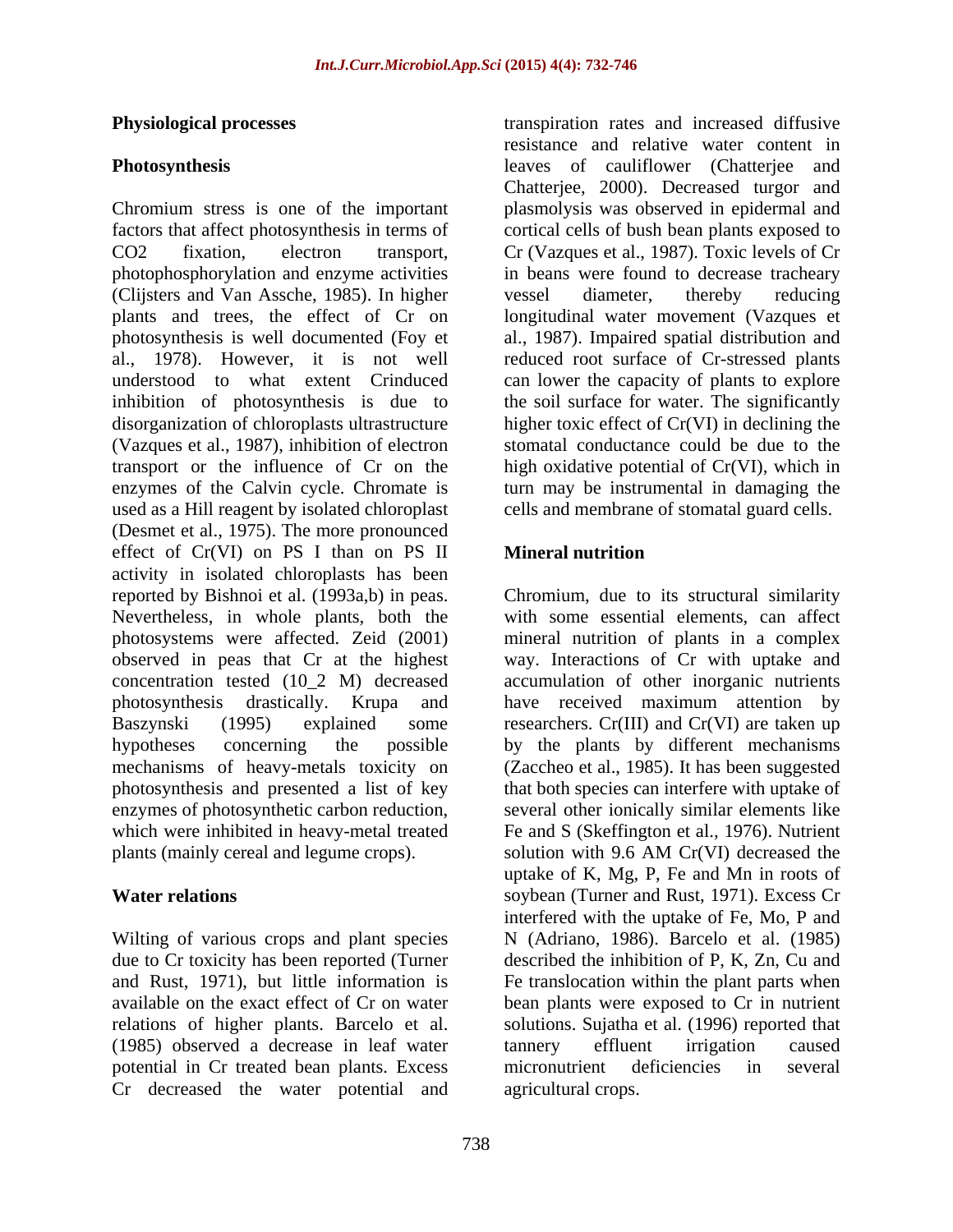Nitrate reductase (NR) activity of leaves was significantly increased over control values and negatively correlated with root and Cr (III) at 10 AM stimulated ferric chelate shoot length, leaf area and biomass of the plants, indicating stress due to Cr(VI) in A. lebbek (Tripathi et al., 1999). Cr concentrations up to 200 AM resulted in **Plasma membrane H<sup>+</sup> ATPase** significant inhibition of NR activity in and Nymphaea alba (Vajpayee et al., 2000). increased NR activity, whereas higher Cr

Chlorosis induced by heavy metals has been the transmembrane electric potential was generally correlated with low plant Fe unchanged (Zaccheo et al., 1985). Pillay content, suggesting effects on Fe (1994) found that ATPase activity increased mobilisation and uptake. Under Fe-deficient conditions, dicotyledonous plants enhanced on the effects of soil Cr treatment on root Fe(III) reductase activity, thus different metabolites and certain enzymes of increasing the capacity to reduce Fe(III) to Fe(II), the form in which roots absorb Fe leaves. (Alcantara et al., 1994). Cr is reported to affect Fe uptake in dicots either by inhibiting reduction of  $Fe(III)$  to  $Fe(II)$  or by competing with Fe(II) at the site of

This effect was evident only with acceptors<br>of the turbo reductase and was not observed only a part of the root system to receive Cr while the other portion was grown in iron-

**Enzyme and other compounds** treatment showed an intermediate FeEDTA **Nitrate reductase**  control plants (Wolfgang, 1996). The free medium, roots subjected to either reductase activity with respect to non-split addition of Cr (III) at 2 AM slightly inhibited ferric chelate reductase in roots of plants grown under ironlimited conditions; reductase in roots from both iron-limited and iron-sufficient media (Barton et al., 2000).

### **Plasma membrane H<sup>+</sup> ATPase**

Nelumbo nucifera (Vajpayee et al., 1999) ATPase plays a significant role in the Seedlings treated with 1 AM Cr resulted in is regulated at the molecular and concentrations were toxic and reduced the toxic effect of Cr on the transport activities enzyme activity significantly in wheat of plant cell plasma membrane was (Panda and Patra, 2000). suggested by Zaccheo et al. (1982). After a **Root Fe (III) reductase** extreme inhibition of both H+ and K+ uptake adaptation to heavy-metal conditions and it is regulated at the molecular and biochemical level (Dietz et al., 2001). A short-term exposure to 2 AM Cr(VI), a in maize root segments was observed, while at higher treatment concentrations in a study Helianthus suaveolens and Helianthus annus leaves.

absorption (Shanker, 2004). ATPase activity causes a decrease in proton Chromium application to iron-deficient decrease in the transport activities of the Plantago lanceolata roots increased the root plasma membrane, thus reducing the activity of root-associated Fe(III) reductase. uptake of most nutrient elements. It is also of the turbo reductase and was not observed mechanism controlling the intracellular pH; in iron-sufficient plants (Wolfgang, 1996). this possibility is supported by the fact that In split-root experiments, which allowed Cr could be reduced in the cells thereby The inhibition of ATPase activity could be due to disruption of the membrane because of free radical formation. The decrease in extrusion. This in turn could cause a possible that Cr interfered with the utilizing the protons (Zaccheo et al., 1985).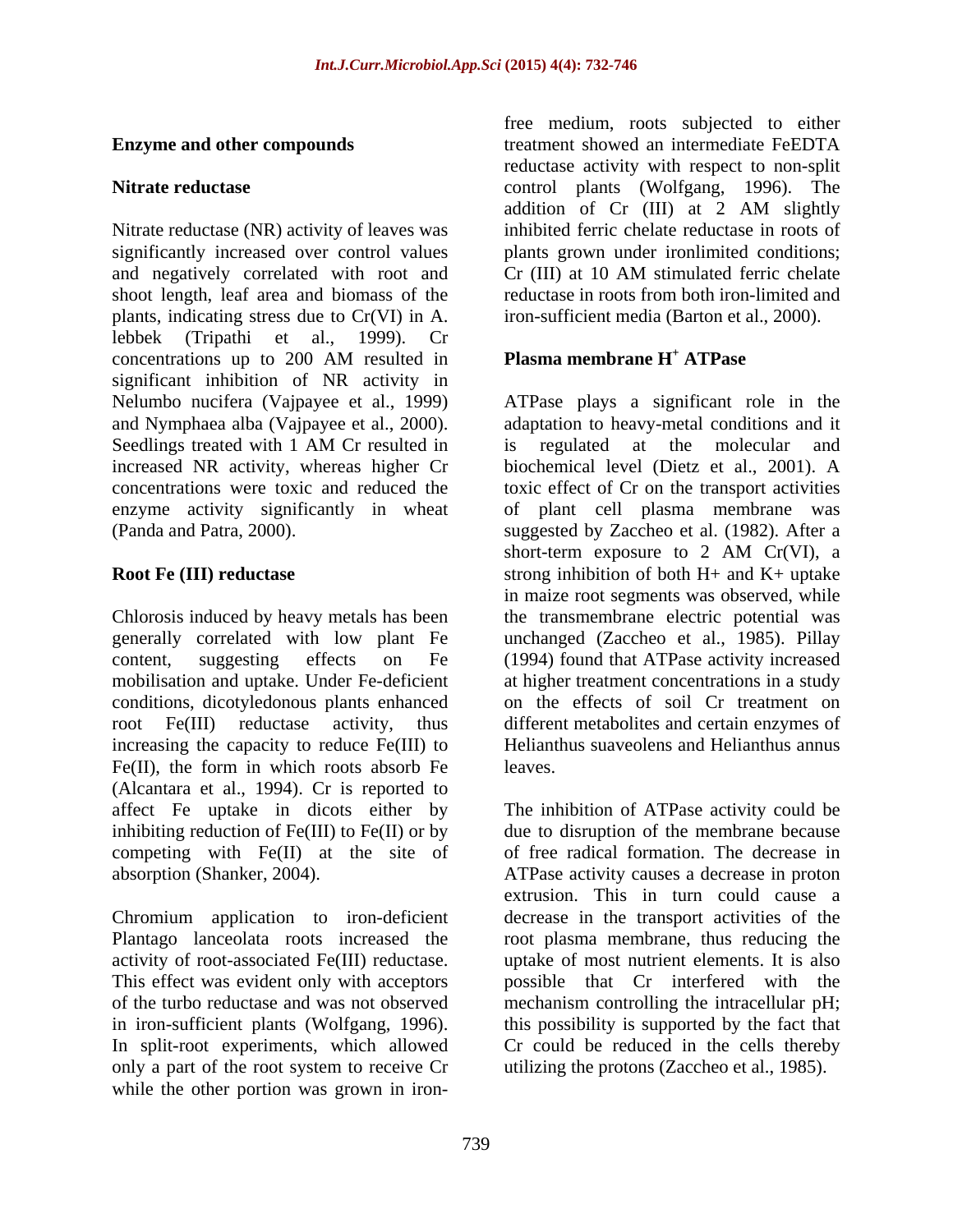Induction and activation of superoxide harmful effects of heavy metal and dismutase (SOD) and of antioxidant catalase phytoremediation of Cr contamination in are some of the major metal detoxification tannery effluent-polluted soils. Shanker et mechanisms in plants (Prasad, 1998). Gwozdz et al. (1997) found that at lower of Albizia amara as a potential Cr heavy metal concentrations, activity of phytoaccumulator. Karagiannidis and antioxidant enzymes increased, whereas at higher concentrations, the SOD activity did effect of the vesicular arbuscular not increase further and catalase activity mycorrhizal fungus (VAMF) Glomus decreased. Pea plants exposed to mosseae on growth, yield and nutrient environmentally relevant (20 AM) and acute uptake of durum wheat and reported that (200 AM) concentrations of Cr(VI) for 7 VAMF enhanced yield in wheat and days affected total SOD activity of root simultaneously decreased the Cr content in mitochondria differently. At 20 AM Cr(VI), the plant. In a study on the effects of Cr on SOD activity was found to increase by 29%, the uptake and distribution of micronutrients whereas 200 AM Cr(VI) produced a (Fe, Mn, Cu and Zn) in mycorrhizal soybean significant inhibition (Dixit et al., 2002). A decline in the specific activity of catalase with increase in Cr concentration from 20 to ability of sunflower plants to tolerate Cr; 80 ppm was observed (Jain et al., 2000). similarly, Davies et al. (2002) reported that Excess of Cr (0.5 mM) restricted the activity of catalase in leaves of cauliflower mineral concentration, growth and gas (Chatterjee and Chatterjee, 2000). H2O2 levels increased in both roots and leaves of sorghum treated with either 50 AM Cr(VI) Concluded remark or 100 AM Cr(III). A similar increase in lipid peroxidation, in terms of This paper includes an overview of the malondialdehyde formation, was observed

Literature survey shows that very few workers have reported ameliorative (VI) are the most preponderant in soils and measures for Cr toxicity in crop plants. This is largely due the reason that most of the variety of transformations such as oxidation, research has been focused on enhancing reduction. sorption, desorption. phytoaccumulation of Cr by plants and trees for its use in phytoremediation. Impaired solubility is dependent on pH, Cr (VI) is mineral nutrition due to Cr toxicity has been extremely soluble under all pH conditions. corrected by the application of mycorrhizal Cr as being a nonessential element for plants inoculation. Khan (2001) reported the does not have any specific mechanism for its potential of mycorrhizae in protecting tree uptake. Cr (III) uptake is a passive process,

**Antioxidant enzymes** species Populus euroamericana, Acacia arabica and Dalbergia sisso against the al. (in press) have reported the possible use phytoaccumulator. Karagiannidis and Hadjisavva Zinoviadi (1998) studied the effect of the vesicular arbuscular mycorrhizal fungus (VAMF) Glomus the plant. In a study on the effects of Cr on and maize in sand culture, Davies et al. (2001) found that VAMF enhanced the VAMF had a positive effect on tissue exchange in Cr-treated plant

# **Concluded remark**

with these treatments. The environment, especially in water and soil **Plants with potantial of phytoremediation** in plants. Cr exists mainly in three oxidative **of Cr contamination** states Cr (0), Cr (III), and Cr (VI), which are literature about Cr toxicity in and provides new insights about Cr toxicity the most stable forms of Cr. As Cr (0) is the metallic form, the forms of Cr (III) and Cr water. Once in water/soil. Cr suffers a variety of transformations such as oxidation,<br>reduction, sorption, desorption, precipitation, and dissolution. While Cr (III)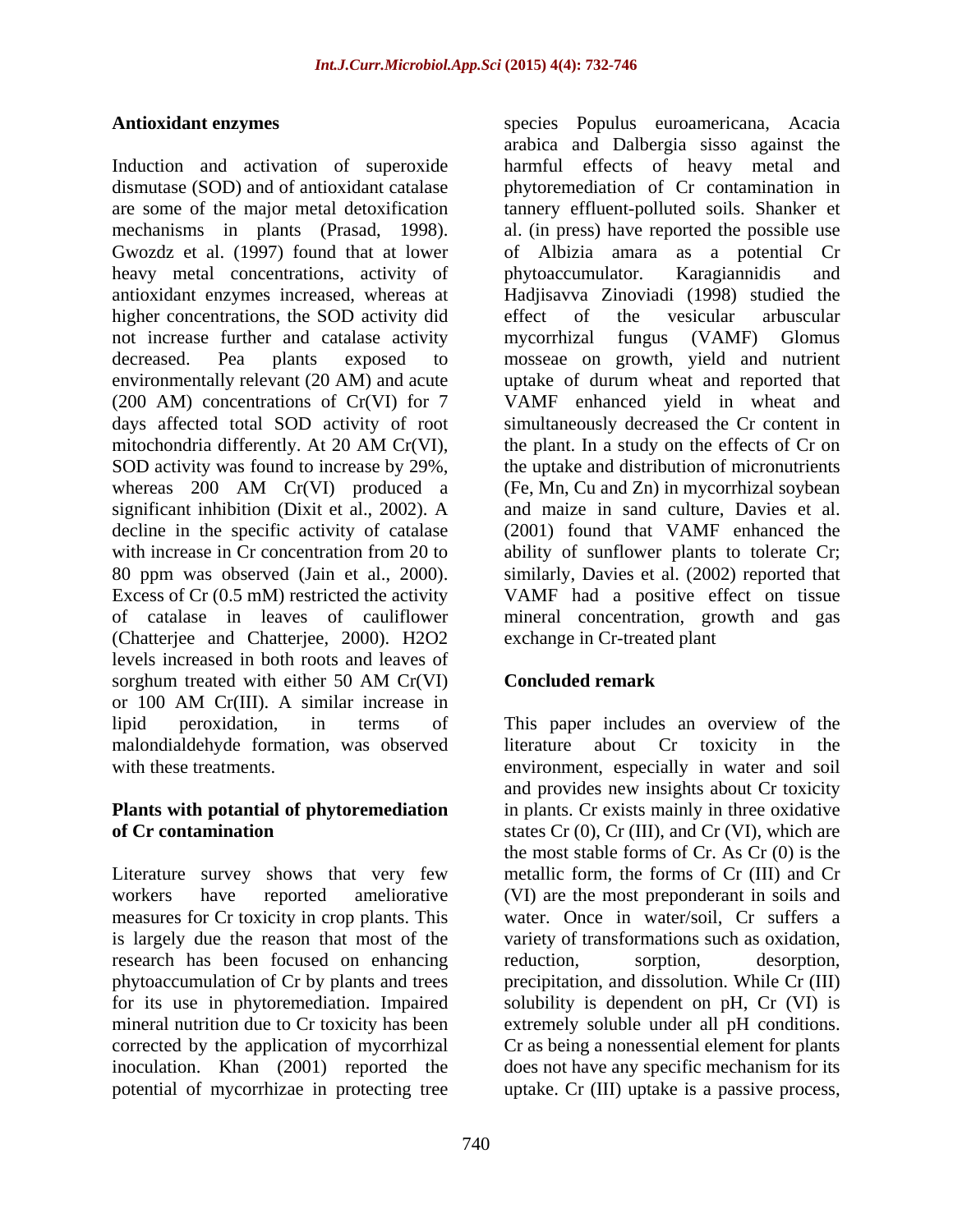whereas Cr (VI) uptake is performed by Environmental Contamination and carriers of essential elements such as Toxicology. 178: 53–91. roots, being translocated to shoots in small levels, independently of Cr specie. Despite known toxicity of Cr to plants, there are several plants that hyper accumulate this metal contributing to its removal from *Letters*. 6(4)189–213. soil/water, showing good potential for Barnhart J. 1997. Occurences, uses, and application in Cr phytoremediation properties of chromium. Regulatory strategies. Cr affects several processes in plants, namely, seed germination, growth, Barton L.L., Johnson G.V., O'Nan A.G., yield and also physiological processes as photosynthesis impairment and nutrient and oxidative imbalances. Also, it has been by cobalt, nickel, chromium, and shown that Cr is able to induce genotoxicity in several plant species. Barcelo J., Poschenriender C., Ruano A.,

- Adriano, D.C. 1986. Trace Elements in the
- Alcantara, E., Romera, F.J., Canete, M., De heavy metals on both induction and
- Anderson A.J., Meyer, D.R., Mayer, F.K., 1972. Heavy metal toxicities: levels of 142:25–30.
- 
- Avudainayagam S., Megharaj M., Owens tannery waste sites," Reviews of

Environmental Contamination Toxicology.178: 53–91.

- sulphate. Cr accumulates mainly on plant Babula P., Adam V., Opatrilova R., Zehnalek J., Havel L., and Kizek R., 2008. Uncommon heavy metals, metalloids and their plant toxicity: a review, *Environmental Chemistry Letters*. 6 (4)189–213.
	- Toxicology Pharmacology, 26, S3–S7.
	- Wagener B.M. 2000. Inhibition of ferric chelate reductase in alfalfa roots copper. J Plant Nutr. 23:1833–1845.
- **References** Cr (VI) treated bean plants (Phaseolus Gunse B. 1985. Leaf water potential in vulgaris L). Plant Physiol Suppl.  $77:163 - 164.$ 
	- Terrestrial Environment. New York7 Becquer T., Quantin C., Sicot M., and Springer Verlag; p. 105–23. Boudot J. P., 2003. "Chromium" la Guardia, M.D. 1994. Effects of New Caledonia," Science of the Total Boudot J. P., 2003. "Chromium availability in ultramafic soils from Environment.  $301$   $(1-3)$ :  $251-261$ .
	- function of root Fe (III) reductase in Bishnoi N.R., Chugh L.K., Sawhney S.K. Fedeficient cucumber (Cucumis 1993a. Effect of chromium on sativus L) plants. J Exp Bot. 45: 1983-<br>
	photosynthesis, respiration and 1998. nitrogen fixation in pea (Pisum 1993a. Effect of chromium on photosynthesis, respiration and sativum L) seedlings. J Plant Physiol. 142:25–30.
	- nickel, cobalt and chromium in the soil Bishnoi N.R., Chugh L.K., Sawhney S.K. and plants associated with visual symptoms and variation in growth of germination, seedling growth and an oat crop. Aust J Agric Res. 24:557 yield of peas. Agric Ecosyst Environ. 71. 1993b. Effect of chromium on seed 47:47 57.
- Anderson T. A., and Coats J. R., Eds., vol. Cary, E. E. 1982. "Chromium in air, soils, 664 of ACS Symposium, pp. 274 282, and natural waters, in Biological and DC7 American Chemical Society, Environmental Aspects of Chromium, Washington, DC, USA. S. Langard, Ed., pp. 49–63, Elsevier Biomedical, New York, NY, USA.
	- G., Kookana R. S., Chittleborough D., Cervantes C., Garc´ a J. C., Devars S. et al., and Naidu R., 2003. "Chemistry of "Interactions of chromium with chromium in soils with emphasis on microorganisms and plants," FEMS Interactions of chromium with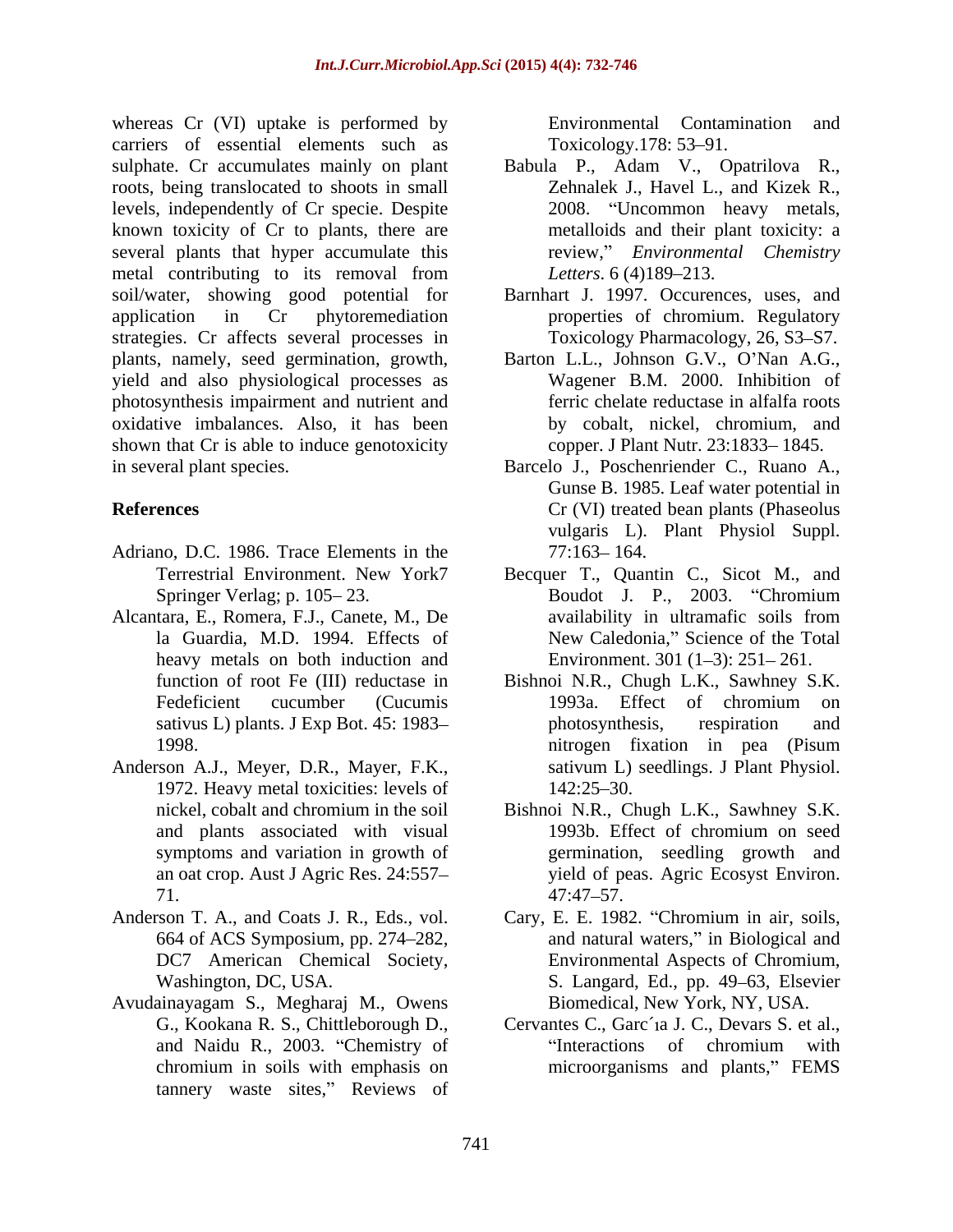- Chandra P., Sinha S., and Rai U. N., 1997. soil by vascular aquatic plants," in
- 
- Clijsters H., Van Assche F. 1985. Inhibition of photosynthesis by heavy metals.
- Davies F.T., Puryear J.D., Newton R.J.,
- uptake by sunflower plants: influence
- Desmet G.A., de Ruyter G.A., Rigoet A.
- Dietz K.J., Tavakoli N., Kluge C., Mimura 2001. Significance of the V-type Physiol Plant. 19:459–65. level. J Exp Bot. 52:1969–80.
- Dixit V., Pandey V., Shyam R. 2002. mitochondria. Plant Cell Environ. 25:687 690.
- Microbiology Reviews. 25 (3): 335 Fendorf S. E. and Zasoski R. J., 347, 2001. **1992.** Chromium (III) oxidation by  $\delta$ -Bioremediation of Cr from water and Environmental Science and MnO2. 1. Characterization," Environmental Science and Technology. 26 (1): 79–85.
- Phytoremediation of Soil and Water Furnival E.P., Corbert J.L., Inskip M.W. Contaminants, Kruger E. L., (1990a): Evaluation of controlled Chatterjee J., Chatterjee C. 2000. release devices for administration of Phytotoxicity of cobalt, chromium and entromium sesquioxide using fistulated copper in cauliflower. Environ Pollut. grazing sheep. I. Variation in marker 109: 69 74. concentration in faeces. Australian chromium sesquioxide using fistulated Journal of Agricultural Research, 41: 969 975.
	- Photosynth Res. 7:31–40. Furnival E.P., Ellis K.J., Pickering F.S. Egilla J.N., Grossi J.A.S. 2001. release devices for administration of Mycorrhizal fungi enhance chromium sesquioxide using fistulated accumulation and tolerance of grazing sheep. II. Variation in rate of chromium in sunflower (Helianthus annuus). J Plant Physiol.158:777 Journal of Agricultural Research, 41: 786. (1990b): Evaluation of controlled chromium sesquioxide using fistulated release from the device. Australian 977 986.
- Davies F.T., Puryear J.D., Newton R.J., Foy C.D., Chaney R.L., White M.C. 1978. Egilla J.N., Grossi J.A.S.2002. The physiology of metal toxicity in Mycorrhizal fungi increase chromium plants. Ann Rev Plant Physiol. 29: 511 66.
	- on tissue mineral concentration, Gopal R., Rizvi A. H., and Nautiyal N., growth, and gas exchange. J Plant 2009. "Chromium alters iron nutrition<br>Nutr. 25: 2389–407. <br>and water relations of spinach," Nutr. 25: 2389–407. https://water.org/water/relations of spinach," 1975. Absorption and metabolism of 2009. "Chromium alters iron nutrition *Journal of Plant Nutrition*. 32 (9): 1551 1559.
	- Cr (VI) by isolated chloroplasts. Gwozdz E.A., Przymusinski R., Rucinska Phytochemisty. 14: 2585 2588. R., Deckert J. 1997. Plant cell T., Sharma S.S., Harris G.C., et al. responses to heavy metals: molecular and physiological aspects. Acta Physiol Plant. 19:459–65.
	- ATPase for the adaptation to stressful Hanus J., Tomas J. 1993. An investigation growth conditions and its regulation of chromium content and its uptake on the molecular and biochemical of chromium content and its uptake from soil in white mustard. Acta Fytotech. 48:39 - 47.
	- Chromium ions inactivate electron selected heavy metals, uranium, and transport and enhance superoxide generation in vivo in pea (Pisum sativum L.cv. Azad) root University: College Station, TX, Hossner, L. R. 1996. "Phytoaccumulation of plutonium in plant systems," Quarterly Progress Report, Texas A&M Project UTA96–0043.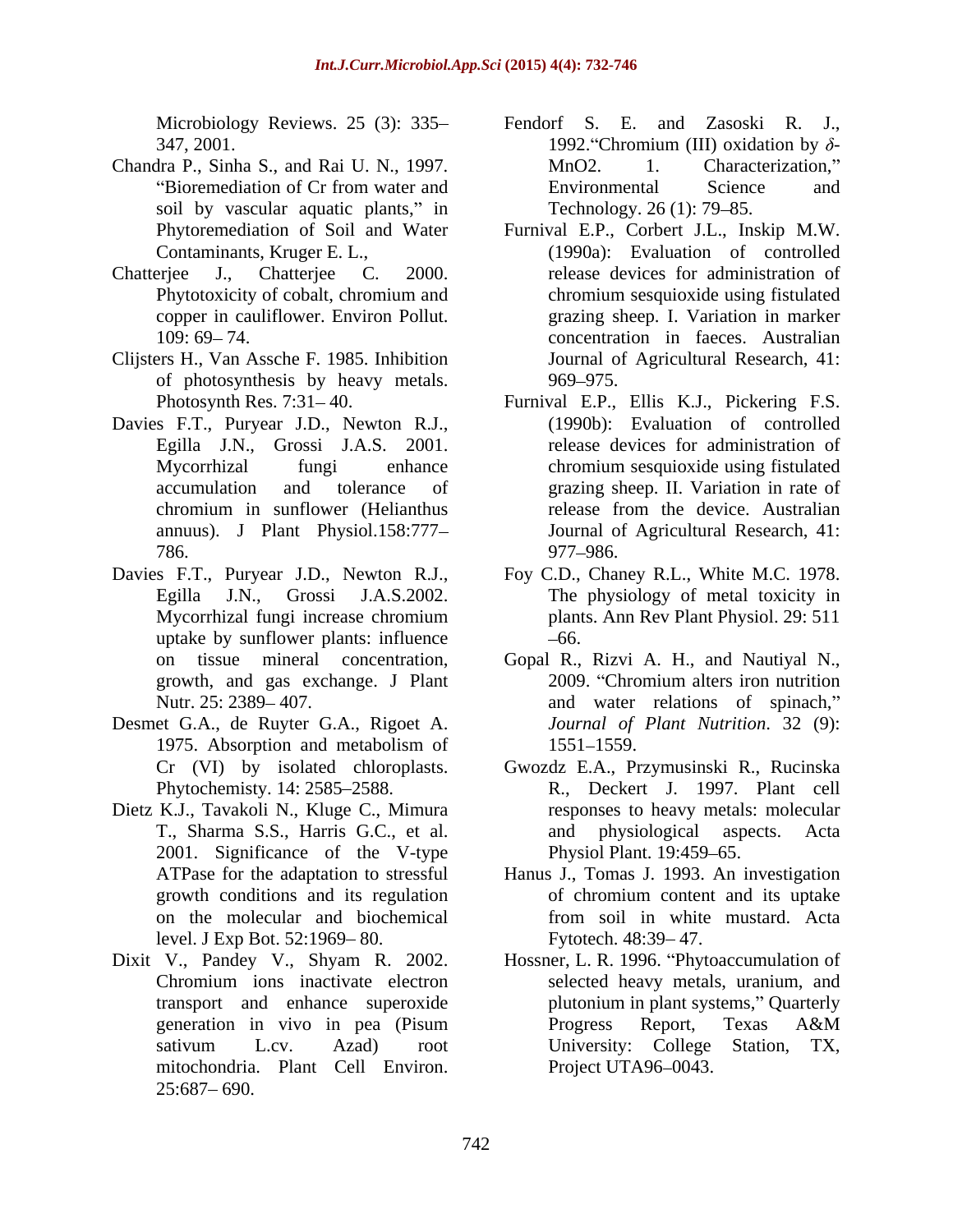- Huffman Jr. E. W. and Allaway H. W., 1973. "Chromium in plants: in plants growing on tannery effluentdistribution in tissues, organelles, and  $\qquad \qquad$  polluted soil. Environ Int . 26:417– extracts and availability of bean leaf 423.
- 
- James B.R. 1996. The challenge of
- Joseph G.W., Merrilee R.A., ; 1995. Raymond E. Comparative toxicities of 283. 29. Plant. 17:177–190.
- 
- Karunyal S., Renuga G., Paliwal K. 1994.
- Kimbrough D.E., Cohen Y., Winer A.M.,  $\qquad \qquad \qquad$  Quality. 4 (2): 170–174. environment. Crit Rev Environ Sci Nutrition 123: 626–633.
- Karagiannidis N., Hadjisavva Zinoviadi S.
- Khan A.G. 2001. Relationships between and hexavalent chromium by maize chromium bio magnification ratio. chromium bio magnification ratio,

accumulation factor, and mycorrhizae in plants growing on tannery effluent- 423.

- Cr to animals," Journal of Agricultural Kim Y. J., Kim J. H., Lee C. E. et al., and Food Chemistry. 21 (6): 982–986. "Expression of yeast transcriptional Jain R., Srivastava S., Madan V.K., Jain R. 2000. Influence of chromium on growth and cell division of sugarcane. by enhancing sulfate transporter level Indian J Plant Physiol. 5:228 31. in plants, *FEBS Letters*. 580 (1):206 activator MSN1 promotes accumulation of chromium and sulfur 210, 2006.
	- remediating chromium-contaminated Kotas J and Stasicka Z. 2000. Commentary: soils. Environ Sci Technol. 30:248A- chromium occurrence in the 51A. environment and methods of its chromium occurrence in the speciation. Environ Pollut. 107:263-283.
	- six heavy metals using root elongation Krupa Z. and Baszynski T. 1995. Some and shoot growth in three plant aspects of heavy metals toxicity species. The symposium on towards photosynthetic apparatus environmental toxicology and risk direct and indirect effects on light and assessment, Atlanta, GA, USA. p. 26 towards photosynthetic apparatus dark reactions. Acta Physiol Plant.17:177–190.
- Kimbrough D. E., Cohen Y., Winer A. M., Liu D., Zou J., Wang M., and Jiang W., Creelman L., and Mabuni C. 1999. "A 2008. "Hexavalent chromium uptake critical assessment of chromium in the environment," *Critical Reviews in* antioxidant defence system and *Environmental Science and*  photosynthesis in *Amaranthus viridis Technology.* 29 (1): 1–46. L.," *Bioresource Technology.* 99 (7): 2008. Hexavalent chromium uptake and its effects on mineral uptake, antioxidant defence system and 2628 2636.
	- Effects of tannery effluent on seed Mortvedt J. J. and Giordano P. M., germination, leaf area, biomass and 1975. Response of corn to zinc and mineral content of some plants. chromium in municipal wastes applied Bioresour Technol. 47:215–8. to soil," *Journal of Environmental* Mortvedt J. J. and Giordano P. M., chromium in municipal wastes applied *Quality*. 4 (2): 170–174.
	- Creelman L., Mabuni C. A. 1999. critical assessment of chromium in the Mertz W. 1993: Chromium in human nutrition: a review. The Journal of Nutrition, 123: 626–633.
	- Technol. 29:1–46. Mazanec O. 1996. The content of risk 1998. The mycorrhizal fungus Glomus Czech Republic (in Czech). In: mosseae enhances growth, yield and<br>chemical composition of a durum<br>chemicka, Prague 56–59. chemical composition of a durum elements in farm land throughout the Microelements. Ceska spolecnost chemicka, Prague. 56–59.
	- wheat variety in 10 different soils. Mishra S., Singh V., Srivastava S. et al., Nutr Cycl Agroecosyst. 52:1–7. 1995. "Studies on uptake of trivalent and hexavalent chromium by maize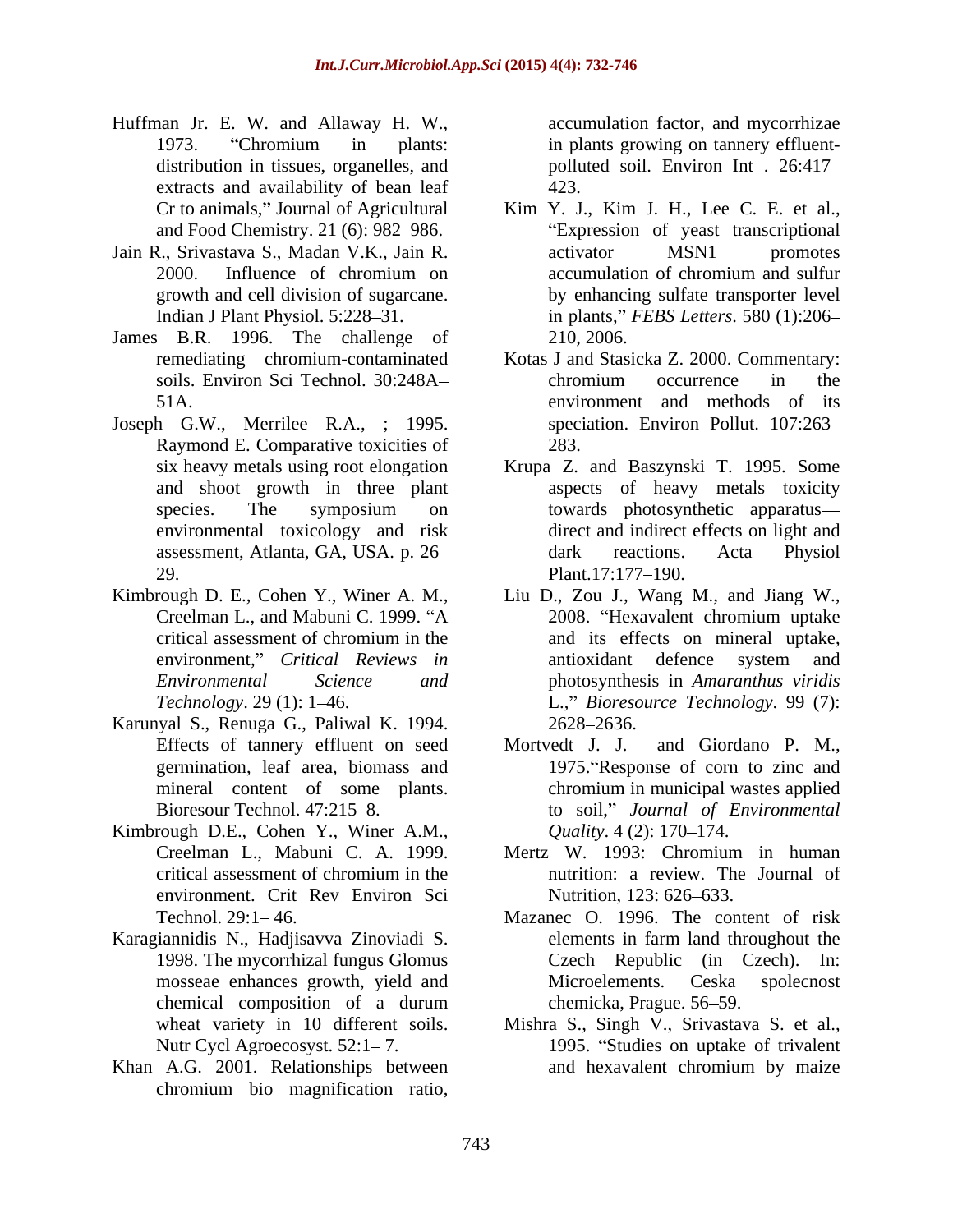- Nriagu J.O. 1988. Production and uses of
- Opez-Luna J. L', Gonz'alez-Ch'avez M. C., 9): 1665–1677.
- Panda S.K., Patra H.K. 2000. Nitrate and *vulgaris*) leaves.
- Paiva L. B., de Oliveira J. G., Azevedo R.
- Parr P.D., Taylor Jr F.G. 1982. Germination and growth effects of hexavalent
- Phytochem. 1: 173–9. 20:473–83.
- Rascon E., et al. 2001. Uptake and alfalfa (Medicago sativa) L. B Environ
- (Zea mays)," Food and Chemical Peralta-Videa J. R., Lopez M. L., Narayan Toxicology. 33 (5): 393–397. M., Saupe G., and Gardea-Torresdey chromium. Chromium in natural and human environment. New York, plants: implications for the food USA7 John Wiley and Sons; pp. 81- chain," International Journal of 105. Biochemistry and Cell Biology. 41 (8- J., 2009. "The biochemistry of environmental heavy metal uptake by plants: implications for the food chain," International Journal of  $9: 1665 - 1677.$
- Esparza-Garc ´ia F. J., and Pillay S.V. 1994. Biochemical changes in Rodr´ iguez-V´ azquez R., 2009. Hyptis suaveolens (L) Poit and Toxicity assessment of soil amended Helianthus annuus L in response to with tannery sludge, trivalent chromium treatment. J Phytol Res chromium and hexavalent chromium,  $7:165 - 7$ .  $7:165 - 7.$
- using wheat, oat and sorghum plants," Poschenrieder C., Gunse B., Barcelo J. Journal of Hazardous Materials. 163 1993. Chromium-induced inhibition of (2-3): 829 834. ethylene evolution in bean (*Phaseolus*  ammonium ions effect on the 89:404–8. Physiol Plant.  $89:404 - 8$ .
- chromium toxicity in developing Prasad M.N.V. 1998. Metal-biomolecule wheat seedlings. P Natl Acad Sci India complexes in plants: occurrence, B. 70:75–80. **Example 31 Secure 20.** 5 functions, and applications. Analusis. 26-28.
- A., Ribeiro D. R., da Silva M. G., and Ramachandran V., D'Souza T. J., and Vit  $\le$  oria A. P., 2009. Mistry K. B., 1980. "Uptake and "Ecophysiological responses of water transport of chromium in plants," hyacinth exposed to Cr3+ and Cr6+ , *Journal of Nuclear Agriculture and*  Environmental and Experimental *Biology*. 9 (4): 126–128. transport of chromium in plants, *Biology*. 9 (4): 126–128.
- Botany. 65 (2-3): 403 409. Rosas I., Belmomt R., Baez A., and chromium in Orocol TL (a corrosion to chromium residues in Mexico," inhibitor) on *Phaseolus vulgaris*. Water, Air, and Soil Pollution. 48 (3-<br>Environ Int.7:197–202. 4): 463–475. Villalobos-Pietrini R., 1989. "Some aspects of the environmental exposure to chromium residues in Mexico, *Water, Air, and Soil Pollution*. 48 (3-  $4)$ : 463–475.
- Pedreno N.J.I., Gomez R., Moral G., Rout G.R., Samantaray S., Das P. 1997. Palacios J., Mataix J. 1997. Heavy Differential chromium tolerance metals and plant nutrition and among eight mungbean cultivars development. Recent Res Dev grown in nutrient culture. J Plant Nutr. Differential chromium tolerance  $20:473 - 83.$
- Peralta J.R., Gardea Torresdey J.L., Rout G.R., Samantaray S., Das P. 2000. Tiemann K.J., Gomez E., Arteaga S., effects of five heavy metals on seed non-tolerant populations of germination and plant growth in Echinochloa colona (L). Chemosphere Effects of chromium and nickel on germination and growth in tolerant and non-tolerant populations of  $40:855 - 9$ .
	- Contam Toxicol. 66(6):727–34. Samantary S. 2002. "Biochemical responses of Cr-tolerant and Crsensitivemung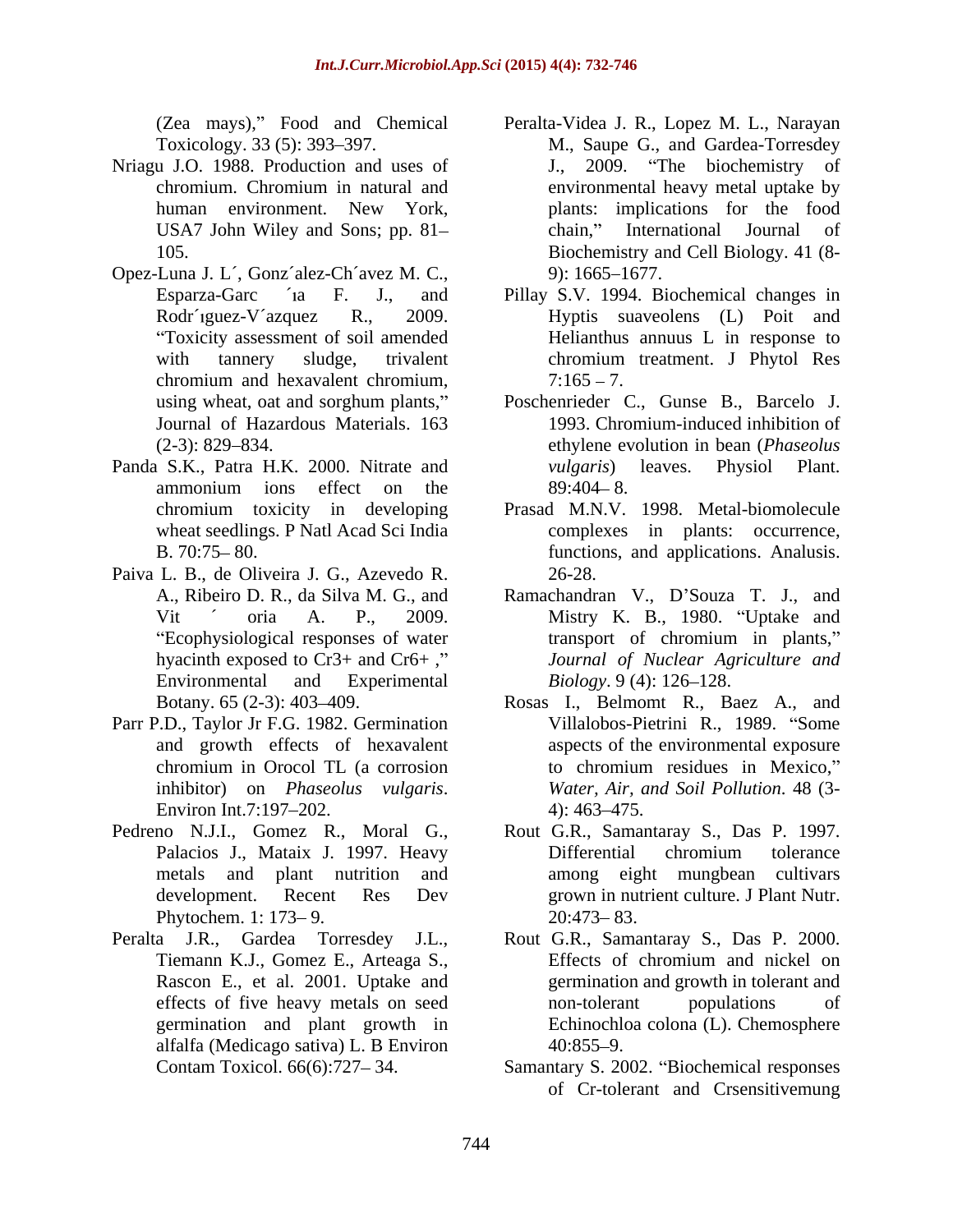of chromium," Chemosphere, 47 (10):

- 
- Sharma D.C., Pant R.C. 1994. Chromium 597-607.
- Shanker A.K., Djanaguiraman M., Sudhagar antioxidative response of ascorbate Biology. 30 (3): 389–394. stress in green gram (Vigna radiata (L)
- Shanker A.K., Ravichandran V., 8. in press. Proc. 35:755–8
- 
- Singh A.K. 2001. Effect of trivalent and (Spinacea oleracea L). Environ Ecol.
- Skeffington R. A., Shewry P. R., and M.B., Singh S.N. 2000. Chromium
- Sujatha P., Gupta A. 1996. Tannery effluent Vajpayee P., Rai U.N., Ali M.B., Tripathi
- bean cultivars grown on varying levels Sundaramoorthy P., Chidambaram A., 1065–1072. Baskaran L., 2010. "Chromium stress Sharma D. C., Sharma C. P. in paddy: (i) nutrient status of paddy 1993.Chromium uptake and its effects on growth and biological yield of phytoremediation of chromium by wheat. Cereal Res Commun. 21:317- aquatic and terrestrial weeds." 21. *Comptes Rendus Biologies*. 333 (8): Ganesh K. S., Unnikannan P., and Baskaran L., 2010. "Chromium stress under chromium stress; (ii) aquatic and terrestrial weeds," 597 607.
	- uptake and its effects on certain plant Tiwari K. K., Dwivedi S.,Singh N. K., Rai nutrients in maize (Zea mays L. cv. U. N., and Tripathi R. D., 2009. Ganga 5). <sup>J</sup> Environ Sci Health A.29:941 8. R., Chandrashekar C.N., changes and translocation of essential Pathmanabhan G. 2004a. Differential hutrients," Journal of Environmental Chromium (VI) induced phytotoxicity and oxidative stress in pea (*Pisum sativum* L.): biochemical Biology. 30 (3): 389–394.
	- glutathione pathway enzymes and Tripathi A.K., Tripathi Sadhna, Tripathi S. metabolites to chromium speciation 1999. Changes in some physiological R Wilczek, cv CO 4) roots. Plant Sci. lebbek as bio-indicators of heavy 166:1035 43. metal toxicity. J Environ Biol. 20:93 1999. Changes in some physiological and biochemical characters in Albizia 8.
	- Pathmanabhan G. Phytoaccumulation Turner M.A., Rust R.H. 1971. Effects of of chromium by some multipurpose tree seedlings. Agroforestry Systems; nutrition of soybeans. Soil Sci Soc Am chromium on growth and mineral Proc.  $35:755 - 8$
- Scoccianti V., Crinelli R., Tirillini B., Vajpayee P., Sharma S.C., Tripathi R.D., Mancinelli V., and Speranza A., 2006. Rai U.N., Yunus M. Uptake and toxicity of Cr(III) in celery seedlings," *Chemosphere*. 64 and toxicity to photosynthetic (10): 1695 1703. pigments, nitrate reductase activity hexavalent chromium on spinach Rai U.N., Yunus M. 1999.Bioaccumulation of chromium and toxicity to photosynthetic and protein content of Nelumbo nucifera Gaertn. Chemosphere.  $39:2159 - 69.$ 
	- 19:807 10. Vajpayee P., Tripathi R.D, Rai U.N., Ali Peterson P. J., 1976. "Chromium (VI) accumulation reduces chlorophyll uptake and transport in barley biosynthesis, nitrate reductase activity seedlings (*Hordeum vulgare* L.)," and protein content in Nymphaea alba *Planta*. 132 (3): 209–214. L. Chemosphere. 41:1075–82. M.B., Singh S.N. 2000. Chromium (VI) accumulation reduces chlorophyll
	- characteristics and its effects on R.D., Yadav V., Sinha S., et al. 2001. agriculture. J Ecotoxicol Environ Monit. 6:45–8. Changes in Vallisneria spiralis L and Chromium induced physiological its role in phytoremediation of tannery